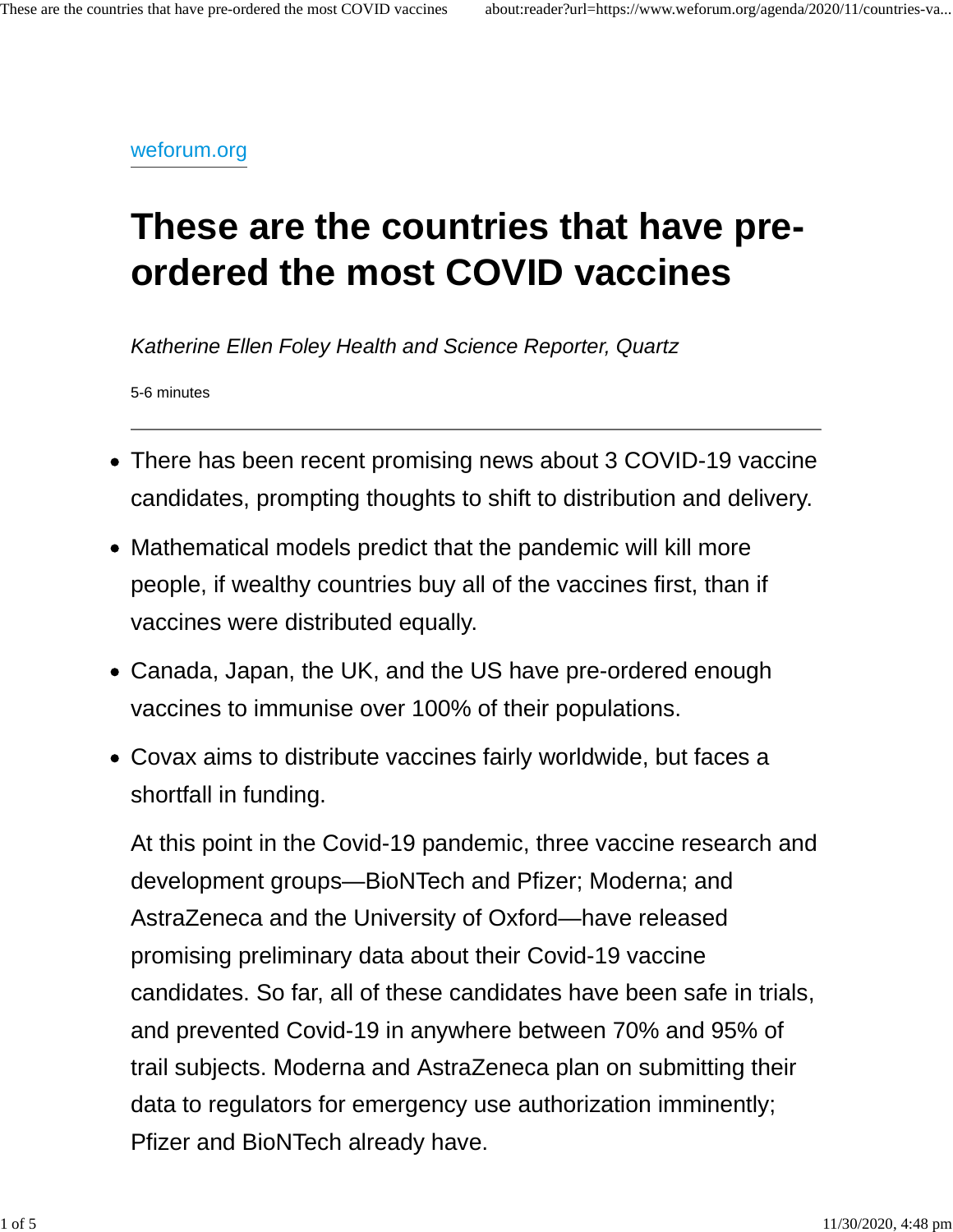This is good news for the end of the pandemic—but particularly for those countries that have already pre-ordered millions of doses of these three vaccine candidates. According to a tally from the Duke Global Health Innovation Center, individual countries and the European Union have already ordered 2.8 billion doses of these potential vaccines. (Many countries have also pre-ordered vaccines from other companies, but these aren't yet in late-stage clinical trials.)

Millions of doses of top three Covid-19 vaccine candidates pre-ordered by country

|             | Pfizer         | Moderna           | AZ/Oxf.                  | Total                    |
|-------------|----------------|-------------------|--------------------------|--------------------------|
| <b>EU</b>   | 300            | $\circ$           | 400                      | 700                      |
| US          | 100            | 100               | 500                      | 700                      |
| India       | 0              | $\circ$           | 500                      | 500                      |
| Japan       | 120            | 50                | 120                      | 290                      |
| UK          | 40             | 5                 | 100                      | 145                      |
| Indonesia   | $\circ$        | $\circ$           | 100                      | 100                      |
| Brazil      | $\circ$        | $\circ$           | 100                      | 100                      |
| Canada      | 20             | $\blacksquare$ 56 | 20                       | 96                       |
| Australia   | $ 10\rangle$   | $\circ$           | $\vert$ 33.8             | $\blacksquare$ 43.8      |
| Egypt       | $\circ$        | $\circ$           | $\sqrt{30}$              | $\vert$ 30               |
| Chile       | 10             | $\circ$           | 14.4                     | 24.4                     |
| Argentina   | O              | $\circ$           | $\vert$ 22               | 22                       |
| Peru        | 9.9            | $\circ$           | $\mathsf{o}$             | 9.9                      |
| Ecuador     | $\overline{c}$ | $\circ$           | $\overline{\phantom{a}}$ | $\overline{\phantom{a}}$ |
| Switzerland | $\circ$        | 4.5               | $\circ$                  | 4.5                      |
| Costa Rica  | 3              | $\circ$           | $\circ$                  | 3                        |
| New Zealand | 1.5            | $\circ$           | $\circ$                  | $1.5$                    |

Quartz | qz.com | Dats: Launch and Scale Speedometer/Duke Global Health Innovation Center | Note: AZ/Oxf. stands for AstraZeneca/Oxford University.

The EU have already ordered 2.8 billion doses of these potential vaccines.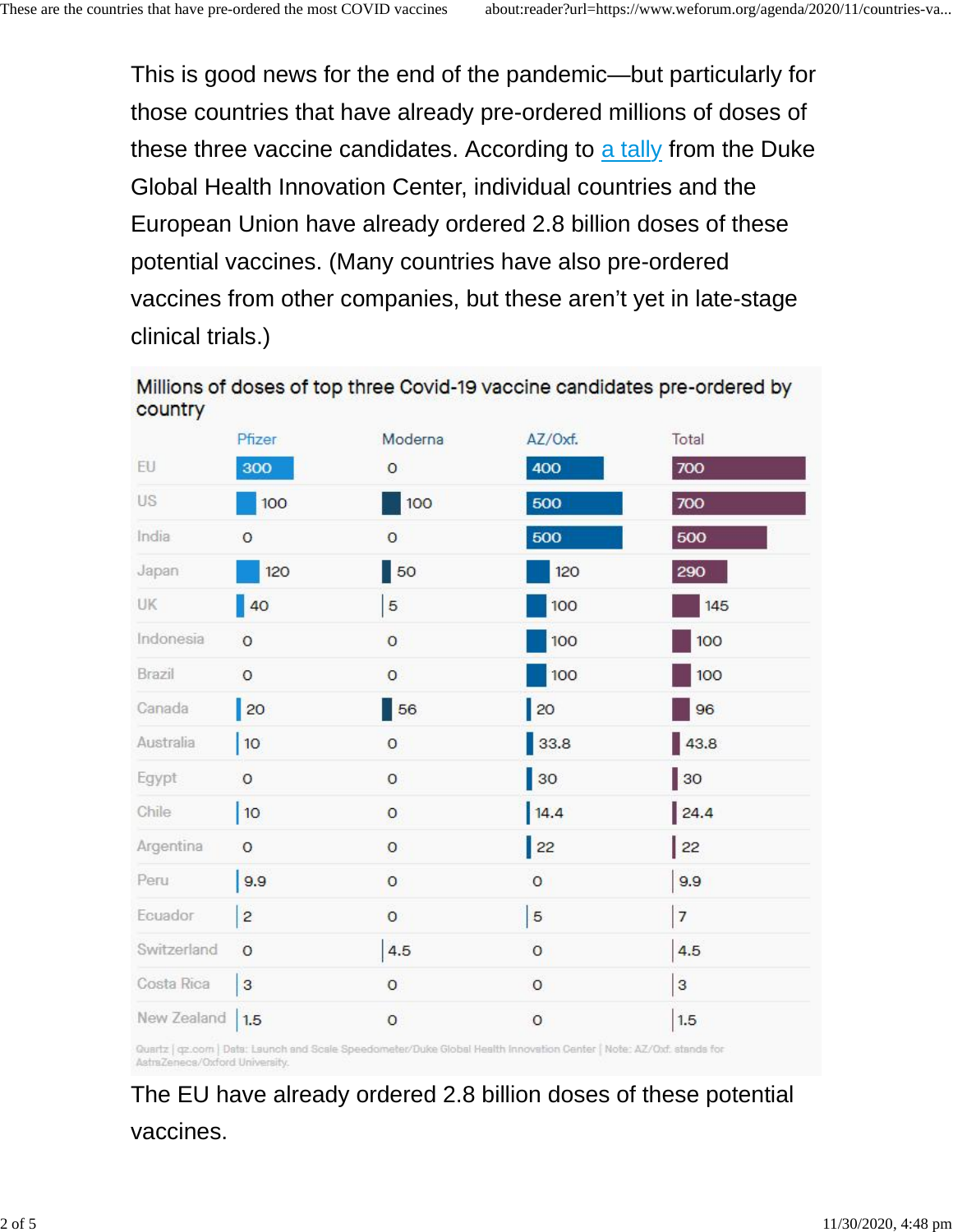## Image: Duke Global Health Innovation Center

Should all three of these candidates gain regulatory clearance, four countries—Canada, Japan, the UK, and the US—could vaccinate more than 100% of their entire populations based on the number of these three vaccines they've already pre-ordered. (Each vaccine requires two doses to generate protection from Covid-19.)

Rate of Covid-19 vaccine coverage from pre-ordered vaccines from Pfizer, Moderna, and AstraZeneca/Oxford

| Canada      | 127.7% |    |    |    |    |            |  |
|-------------|--------|----|----|----|----|------------|--|
| Japan       | 114.6  |    |    |    |    |            |  |
| UK          | 108.7  |    |    |    |    |            |  |
| US          | 106.6  |    |    |    |    |            |  |
| Australia   | 87.6   |    |    |    |    |            |  |
| EU          | 78.2   |    |    |    |    |            |  |
| Chile       | 65.2   |    |    |    |    |            |  |
| Costa Rica  | 30     |    |    |    |    |            |  |
| Switzerland | 26.3   |    |    |    |    |            |  |
| Argentina   | 24.7   |    |    |    |    |            |  |
| Brazil      | 23.9   |    |    |    |    |            |  |
| Ecuador     | 20.5   |    |    |    |    |            |  |
| Indonesia   | 18.7   |    |    |    |    |            |  |
| India       | 18.5   |    |    |    |    |            |  |
| Peru        | $15.5$ |    |    |    |    |            |  |
| New Zealand | 15.3   |    |    |    |    |            |  |
| Egypt       | 15.2   |    |    |    |    |            |  |
|             | O%     | 20 | 40 | 60 | 80 | 120<br>100 |  |

Quartz | qz.com | Data: Launch and Scale Speedometer/Duke Global Health Innovation Center

Some nations could vaccinate more than 100% of their entire populations based on pre-ordered vaccines.

Image: Duke Global Health Innovation Center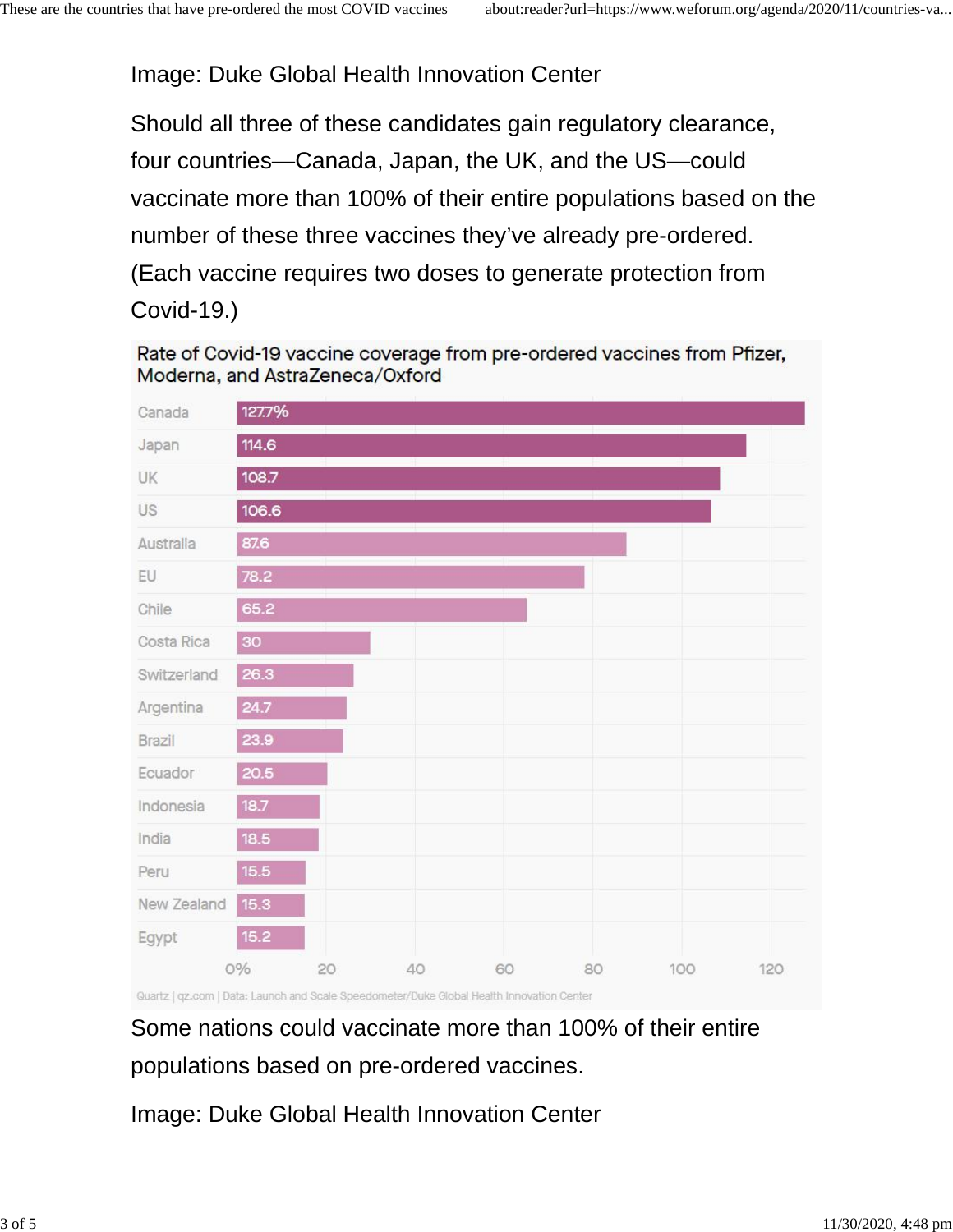The scramble to pre-order vaccines helped spur their rapid development. Essentially, these orders allowed vaccine developers to take on the financial risk of clinical trials without knowing whether the candidate will work. In normal times, vaccine development can take up to a decade because companies are only able to pay for clinical trials once they have enough data to be confident it will be successful.

But it also creates a very real possibility that the vaccines will be unequally distributed. The Duke research group classifies as high or upper middle income the five countries and the EU that could potentially vaccinate more than their populations. According to mathematical models, if wealthy countries buy up all of the first available vaccines, the pandemic will actually kill more people than if these vaccines are distributed evenly across the globe.

Gavi, the Vaccine Alliance—an international consortium that includes the WHO and the Gates Foundation—has created the Covid-19 Vaccines Global Access Facility, or Covax, whose goal is to help distribute the rest of these vaccines across the globe. So far, they've received more than \$2 billion in funding from countries, individuals, and philanthropic groups; they estimate that they'll need an additional \$5 billion to cover the rest of the world. Covax has so far pre-ordered 300 million doses of the AstraZeneca/University of Oxford vaccine and 200 million from Sanofi and GlaxoSmithKline (which is still in early stages of clinical testing), but those won't be enough to cover the populations of the 92 countries that may need help buying them.

Correction (Nov. 25): An earlier version of this story showed twice the rate of vaccine coverage for countries in the second chart due to an error in data interpretation. We have updated the chart, and